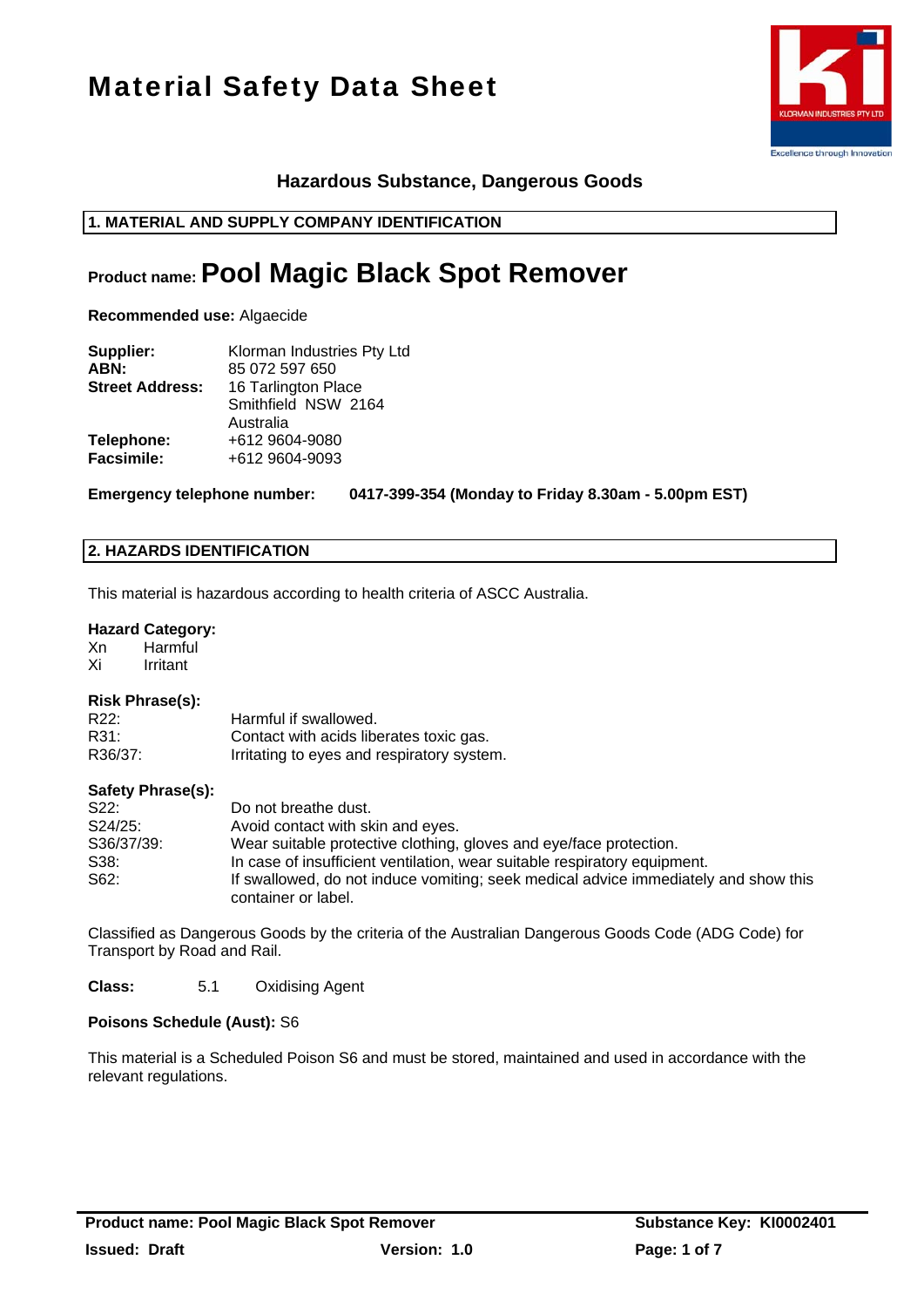

| 3. COMPOSITION INFORMATION                                                            |                            |                                   |
|---------------------------------------------------------------------------------------|----------------------------|-----------------------------------|
| <b>CHEMICAL ENTITY</b>                                                                | CAS NO.                    | <b>PROPORTION</b>                 |
| Trichloroisocyanuric acid<br>Boric acid<br>Ingredients determined to be non-hazardous | 87-90-1<br>11113-50-1<br>- | >95%<br>$< 5\%$<br><b>Balance</b> |
|                                                                                       |                            | 100%                              |
| 4. FIRST AID MEASURES                                                                 |                            |                                   |

If poisoning occurs, contact a doctor or Poisons Information Centre (Phone Australia 131 126, New Zealand 0800 764 766).

**Inhalation:** Remove victim from exposure - avoid becoming a casualty. Remove contaminated clothing and loosen remaining clothing. Allow patient to assume most comfortable position and keep warm. Keep at rest until fully recovered. If breathing laboured and patient cyanotic (blue), ensure airways are clear and have a qualified person give oxygen through a facemask. If breathing has stopped apply artificial respiration at once. In the event of cardiac arrest, apply external cardiac massage. Seek immediate medical advice.

**Skin contact:** If skin or hair contact occurs, remove contaminated clothing and flush skin and hair with running water. If swelling, redness, blistering or irritation occurs seek medical assistance.

**Eye contact:** If in eyes, hold eyelids apart and flush the eyes continuously with running water. Continue flushing until advised to stop by the Poisons Information Centre or a Doctor; or for at least 15 minutes and transport to Doctor or Hospital.

**Ingestion:** Immediately rinse mouth with water. If swallowed, do NOT induce vomiting. Give a glass of water to drink. Never give anything by the mouth to an unconscious patient. If vomiting occurs give further water. Seek immediate medical advice.

**Notes to physician:** Treat symptomatically.

## **5. FIRE-FIGHTING MEASURES**

**Specific hazards:** Non-combustible material. Contact with combustible or organic materials may result in ignition.

**Fire fighting further advice:** Not combustible, however material will decompose if involved in a fire. On decomposing may emit toxic fumes, including chlorine, and also oxygen an accelerant. Fire fighters to wear self-contained breathing apparatus and suitable protective clothing if risk of exposure to products of decomposition.

### **Hazchem Code:** 2WE

**Suitable extinguishing media:** Not combustible, however, if material is involved in a fire use water fog (or if unavailable fine water spray), foam, dry agent (carbon dioxide, dry chemical powder).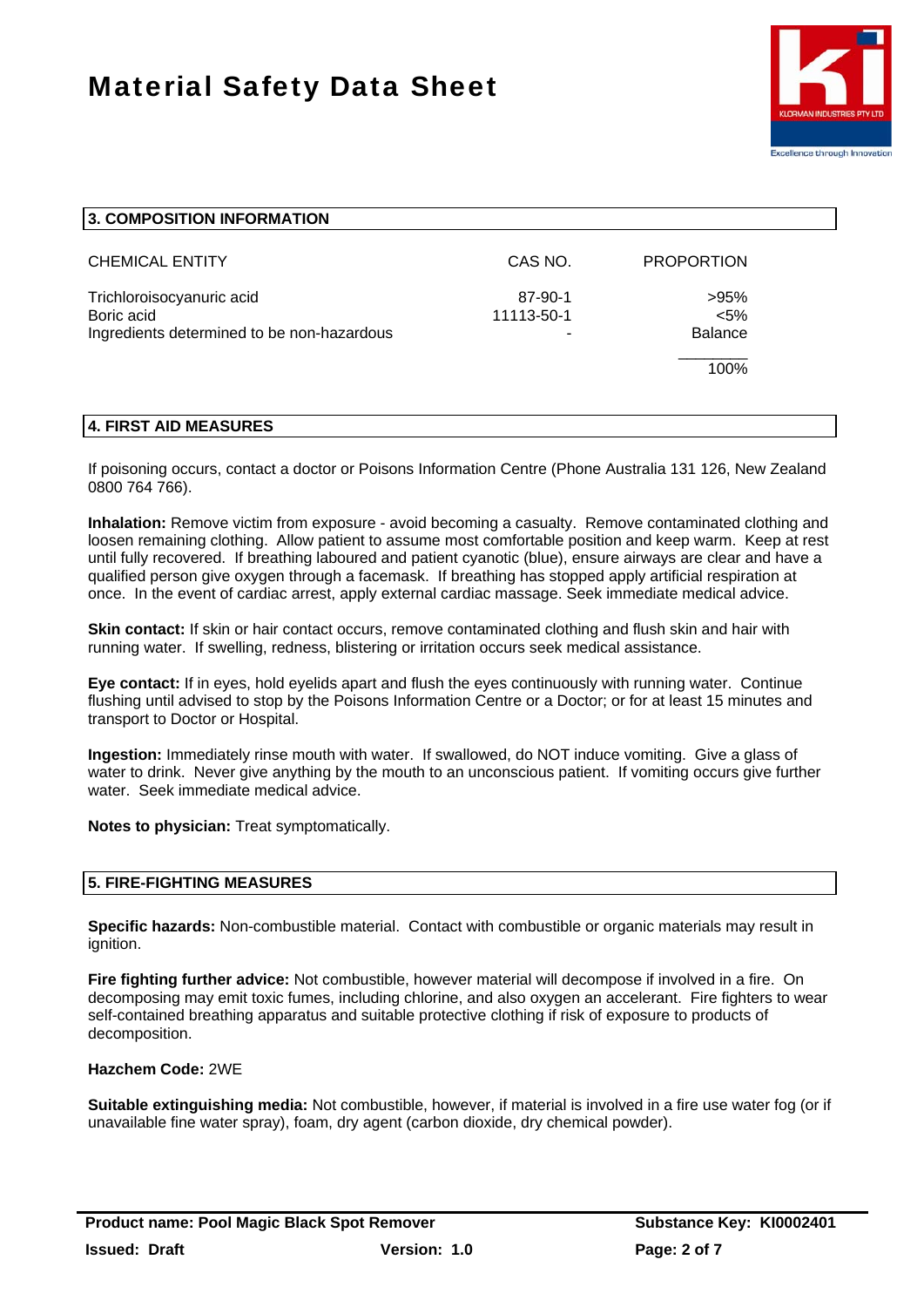

## **6. ACCIDENTAL RELEASE MEASURES**

#### **SMALL SPILLS**

Wear protective equipment to prevent skin and eye contamination. Avoid inhalation of vapours. Wipe up with absorbent (clean rag or paper towels). Allow absorbent to dry before disposing with normal household garbage. Collect and seal in properly labelled containers or drums for disposal.

### **LARGE SPILLS**

Clear area of all unprotected personnel. Wear protective equipment to prevent skin and eye contamination and the inhalation of dust. Work up wind or increase ventilation. Cover with damp absorbent (inert material, sand or soil). Sweep or vacuum up, but avoid generating dust. Collect and seal in properly labelled containers or drums for disposal. If contamination of sewers or waterways has occurred advise local emergency services.

### **Dangerous Goods – Initial Emergency Response Guide No:** 31

### **7. HANDLING AND STORAGE**

**Handling:** Avoid skin and eye contact and inhalation of dust.

**Storage:** Store in a cool, dry, well-ventilated place and out of direct sunlight. Store away from incompatible materials described in Section 10. Store away from sources of heat. Keep containers closed when not in use - check regularly for spills.

This material is classified as a Dangerous Good Class 5.1 Oxidising Substance as per the criteria of the Australian Dangerous Goods Code and must be stored in accordance with the relevant regulations.

This material is a Scheduled Poison S6 and must be stored, maintained and used in accordance with the relevant regulations.

## **8. EXPOSURE CONTROLS / PERSONAL PROTECTION**

### **National occupational exposure limits:**

No value assigned for this specific material by the National Occupational Health and Safety Commission (NOHSC Australia).

However for:

|          |     | TWA   |     | <b>STEL</b>     | <b>CARCINOGEN</b> | <b>NOTICES</b> |
|----------|-----|-------|-----|-----------------|-------------------|----------------|
|          | ppm | ma/m3 | ppm | mg/m3           | CATEGORY          |                |
| Chlorine |     |       |     | Peak limitation |                   | ۰              |

As published by Safe Work Australia.

TWA - The time-weighted average airborne concentration over an eight-hour working day, for a five-day working week over an entire working life.

STEL (Short Term Exposure Limit) - the average airborne concentration over a 15 minute period which should not be exceeded at any time during a normal eight-hour workday.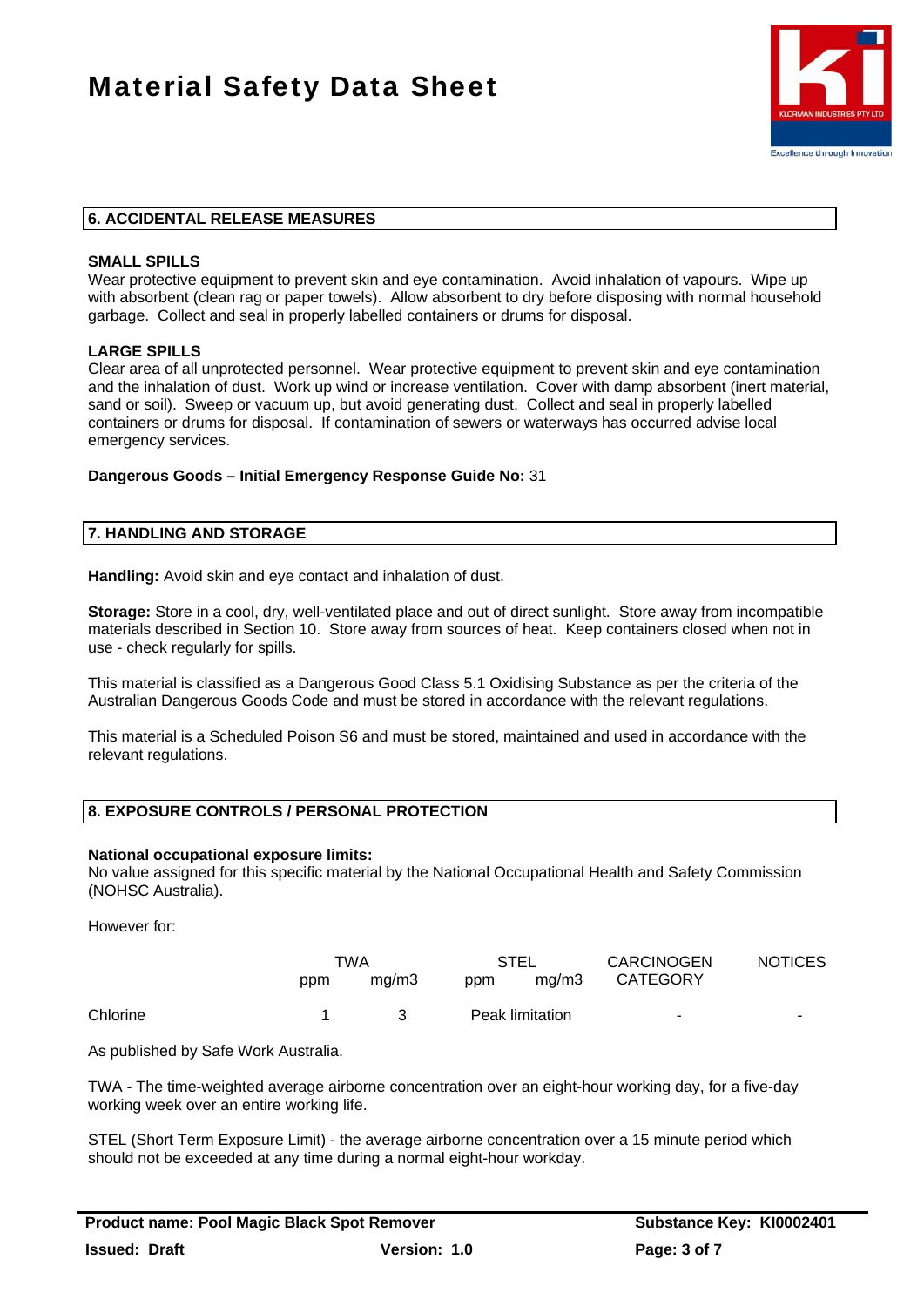# Material Safety Data Sheet



Peak Limitation - a ceiling concentration that should not be exceeded over a measurement period, which should be as short as possible, but not exceeding 15 minutes. No Exposure Standards assigned to other constituents.

These Exposure Standards are guides to be used in the control of occupational health hazards. All atmospheric contamination should be kept too as low a level as is workable. These exposure standards should not be used as fine dividing lines between safe and dangerous concentrations of chemicals. They are not a measure of relative toxicity.

If the directions for use on the product label are followed, exposure of individuals using the product should not exceed the above standard. The standard was created for workers who are routinely, potentially exposed during product manufacture.

**Biological Limit Values:** As per the "National Model Regulations for the Control of Workplace Hazardous Substances (ASCC)" the ingredients in this material do not have a Biological Limit Allocated.

**Engineering measures:** Ensure ventilation is adequate to maintain air concentrations below Exposure Standards. Avoid generating and inhaling dusts. Use with local exhaust ventilation or while wearing appropriate respirator. Chlorine gas vapour is heavier than air - prevent concentration in hollows or sumps. DO NOT enter confined spaces where vapour may have collected. Keep containers closed when not in use.

**Personal protection equipment:** OVERALLS, SAFETY SHOES, CHEMICAL GOGGLES, GLOVES, DUST MASK.

Wear overalls, chemical goggles and impervious gloves. Avoid generating and inhaling dusts. If dust exists, wear respirator meeting the requirements of AS/NZS 1715 and AS/NZS 1716. Available information suggests that gloves made from neoprene or nitrile rubber should be suitable for intermittent contact. However, due to variations in glove construction and local conditions, the user should make a final assessment. Always wash hands before smoking, eating, drinking or using the toilet. Wash contaminated clothing and other protective equipment before storing or re-using.

## **9. PHYSICAL AND CHEMICAL PROPERTIES**

**Form / Colour / Odour:** White granular or tablet-form with slight chlorine odour

| Solubility in water (25 °C):            | 1.2%        |
|-----------------------------------------|-------------|
| Specific Gravity (20 °C):               | 1           |
| <b>Relative Vapour Density (air=1):</b> | N App       |
| Vapour Pressure (20 °C):                | N App       |
| Flash Point (°C):                       | N App       |
| Flammability Limits (%):                | N App       |
| <b>Autoignition Temperature (°C):</b>   | N App       |
| Melting Point/Range (°C):               | N App       |
| <b>Boiling Point/Range (°C):</b>        | N App       |
| Decomposition Point/Range (°C):         | 225         |
| pH (1% solution):                       | $2.7 - 2.9$ |
| <b>Viscosity:</b>                       | N App       |
| Total VOC (g/Litre):                    | N App       |
|                                         |             |

(Typical values only - consult specification sheet)  $N Av = Not available$   $N App = Not applicable$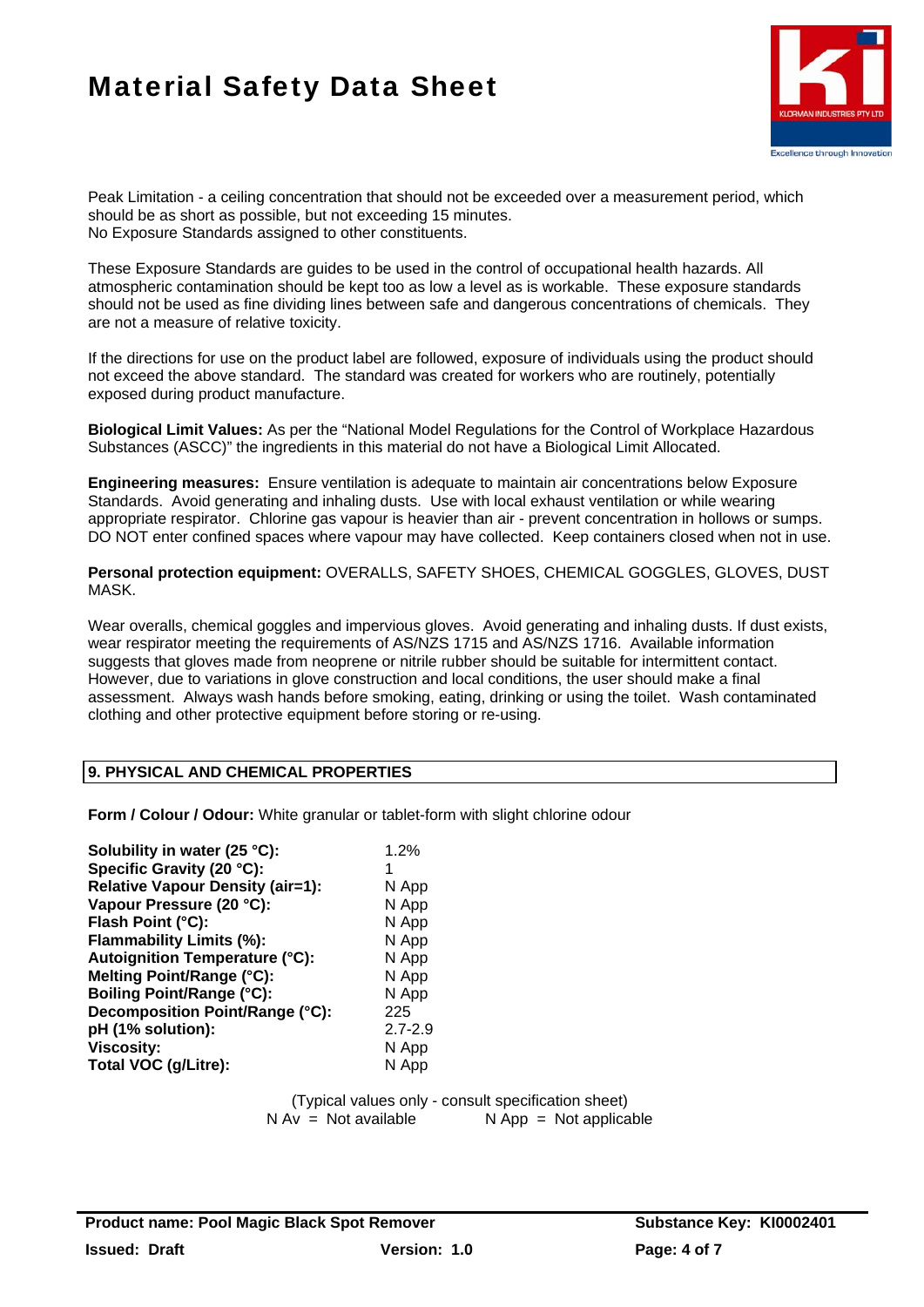# Material Safety Data Sheet



## **10. STABILITY AND REACTIVITY**

**Chemical stability:** This material is thermally stable when stored and used as directed.

**Conditions to avoid:** Elevated temperatures will result in the material decomposing releasing chlorine gas.

**Incompatible Materials:** Will react with most organic chemicals. Corrosive to most metals in the presence of moisture.

**Hazardous decomposition products:** Oxides of carbon and nitrogen, chlorine, smoke and other toxic fumes.

**Hazardous reactions:** Contact with acids will result in the evolution of chlorine gas.

### **11. TOXICOLOGICAL INFORMATION**

No adverse health effects expected if the product is handled in accordance with this Safety Data Sheet and the product label. Symptoms or effects that may arise if the product is mishandled and overexposure occurs are:

### **Acute Effects**

**Inhalation:** Material is irritant to mucous membranes and respiratory tract.

**Skin contact:** Contact with skin may result in irritation.

**Eye contact:** An eye irritant.

**Ingestion:** Harmful if swallowed. Swallowing can result in nausea, vomiting and irritation of the gastrointestinal tract.

**Long Term Effects:** No information available for product.

#### **Acute toxicity / Chronic toxicity**

No LD50 data available for the product.

### **12. ECOLOGICAL INFORMATION**

Avoid contaminating waterways.

**Ecotoxicity:** No information available.

**Persistence and degradability:** No information available.

**Mobility:** No information available.

## **13. DISPOSAL CONSIDERATIONS**

Refer to State/Territory Land Waste Management Authority.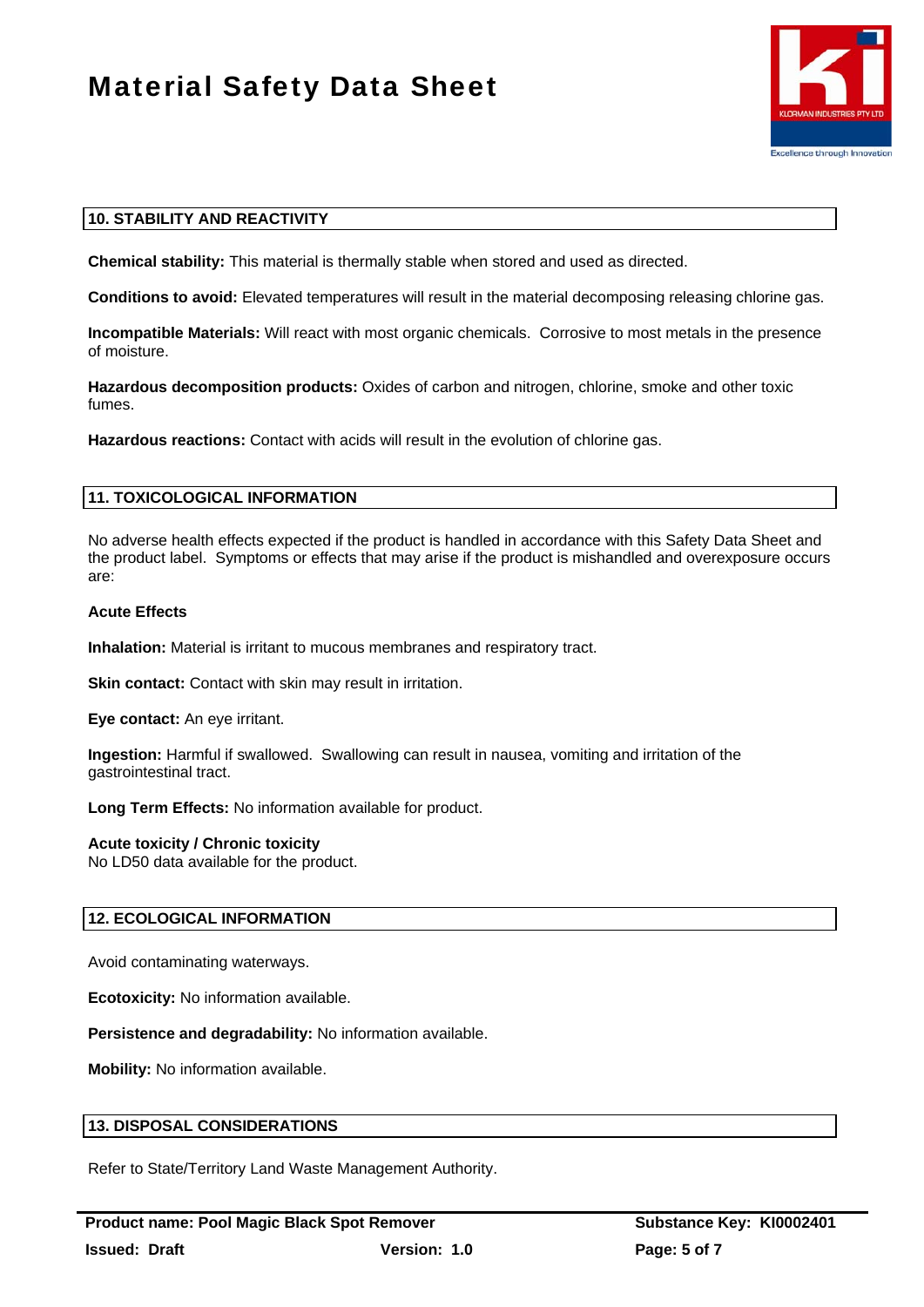# Material Safety Data Sheet



## **14. TRANSPORT INFORMATION**

### **ROAD AND RAIL TRANSPORT**

Classified as Dangerous Goods by the criteria of the Australian Dangerous Goods Code (ADG Code) for Transport by Road and Rail.

| UN No:                              | 2468 |
|-------------------------------------|------|
| Dangerous Goods Class:              | 5.1  |
| <b>Packing Group:</b>               | Ш    |
| <b>Hazchem Code:</b>                | 2WE  |
| <b>Emergency Response Guide No:</b> | .31  |

**Proper Shipping Name:** TRICHLOROISOCYANRIC ACID, DRY

**Segregation Dangerous Goods:** Not to be loaded with explosives (Class 1), flammable gases (Class 2.1), toxic gases (Class 2.3), flammable liquids (Class 3), flammable solids (Class 4.1), spontaneously combustible substances (Class 4.2), dangerous when wet substances (Class 4.3), organic peroxides (Class 5.2), radioactive substances (Class 7), corrosive substances (Class 8), fire risk substances or combustible liquids, however exemptions may apply. Also note that fire risk substances including dangerous goods of Class 6 or Class 9 which are fire risk substances are incompatible with dangerous goods of Class 1, Class 5.1 and Class 5.2.

### **MARINE TRANSPORT**

Classified as Dangerous Goods by the criteria of the International Maritime Dangerous Goods Code (IMDG Code) for transport by sea.

| UN No:                        | 2468 |
|-------------------------------|------|
| <b>Dangerous Goods Class:</b> | 5.1  |
| <b>Packing Group:</b>         |      |

**Proper Shipping Name:** TRICHLOROISOCYANRIC ACID, DRY

### **AIR TRANSPORT**

Classified as Dangerous Goods by the criteria of the International Air Transport Association (IATA) Dangerous Goods Regulations for transport by air.

| UN No:                        | 2468 |
|-------------------------------|------|
| <b>Dangerous Goods Class:</b> | 5.1  |
| <b>Packing Group:</b>         |      |

**Proper Shipping Name:** TRICHLOROISOCYANRIC ACID, DRY

## **15. REGULATORY INFORMATION**

### **Poisons Schedule (Aust):** S6

All the constituents of this material are listed on the Australian Inventory of Chemical Substances (AICS).